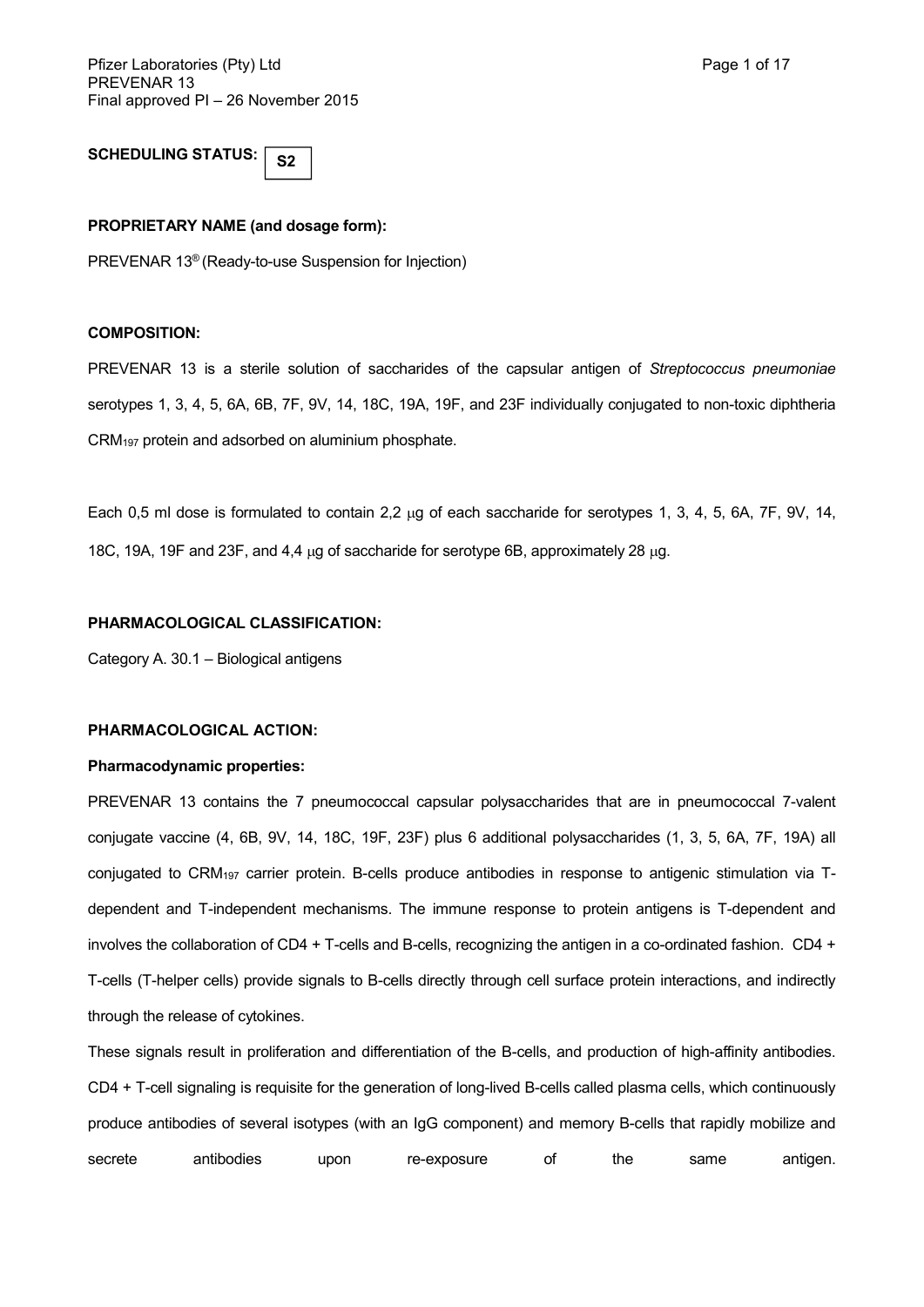Bacterial capsular polysaccharides (PSs), while varied in chemical structure, share the common immunological property of being largely T-independent antigens. In the absence of T-cell help, PS-stimulated B-cells predominantly produce IgM antibodies; there is generally no affinity maturation of the antibodies, and no memory B-cells are generated.

As vaccines, PSs are associated with poor or absent immunogenicity in infants less than 24 months of age and failure to induce immunological memory at any age.

Conjugation of PSs to a protein carrier overcomes the T-cell independent nature of PS antigens. Protein carrierspecific T-cells provide the signals needed for maturation of the B-cell response and generation of B-cell memory. Conversion of *Streptococcus pneumoniae* PSs to a T-cell-dependent antigen by covalent coupling to the immunogenic protein carrier CRM<sup>197</sup> enhances the antibody response, induces immune memory, and elicits booster responses on re-exposure in infants and young children to pneumococcal polysaccharides.

#### **Pharmacokinetic properties:**

Evaluation of pharmacokinetic properties is not available for vaccines.

#### **INDICATIONS:**

PREVENAR 13 is indicated for the prevention of invasive disease, pneumonia, and otitis media caused by *Streptococcus pneumoniae* serotypes 1, 3, 4, 5, 6A, 6B, 7F, 9V, 14, 18C, 19A, 19F and 23F in infants, children and adolescents.

For adults aged 18 years and older, PREVENAR 13 is indicated for the prevention of pneumooccal disease (including pneumonia and invasive disease) caused by *Streptococcus pneumoniae* serotypes 1, 3, 4, 5, 6A, 6B, 7F, 9V, 14, 18C, 19A, 19F and 23F.

#### **CONTRA-INDICATIONS:**

Hypersensitivity to any component of the vaccine, including diphtheria toxoid.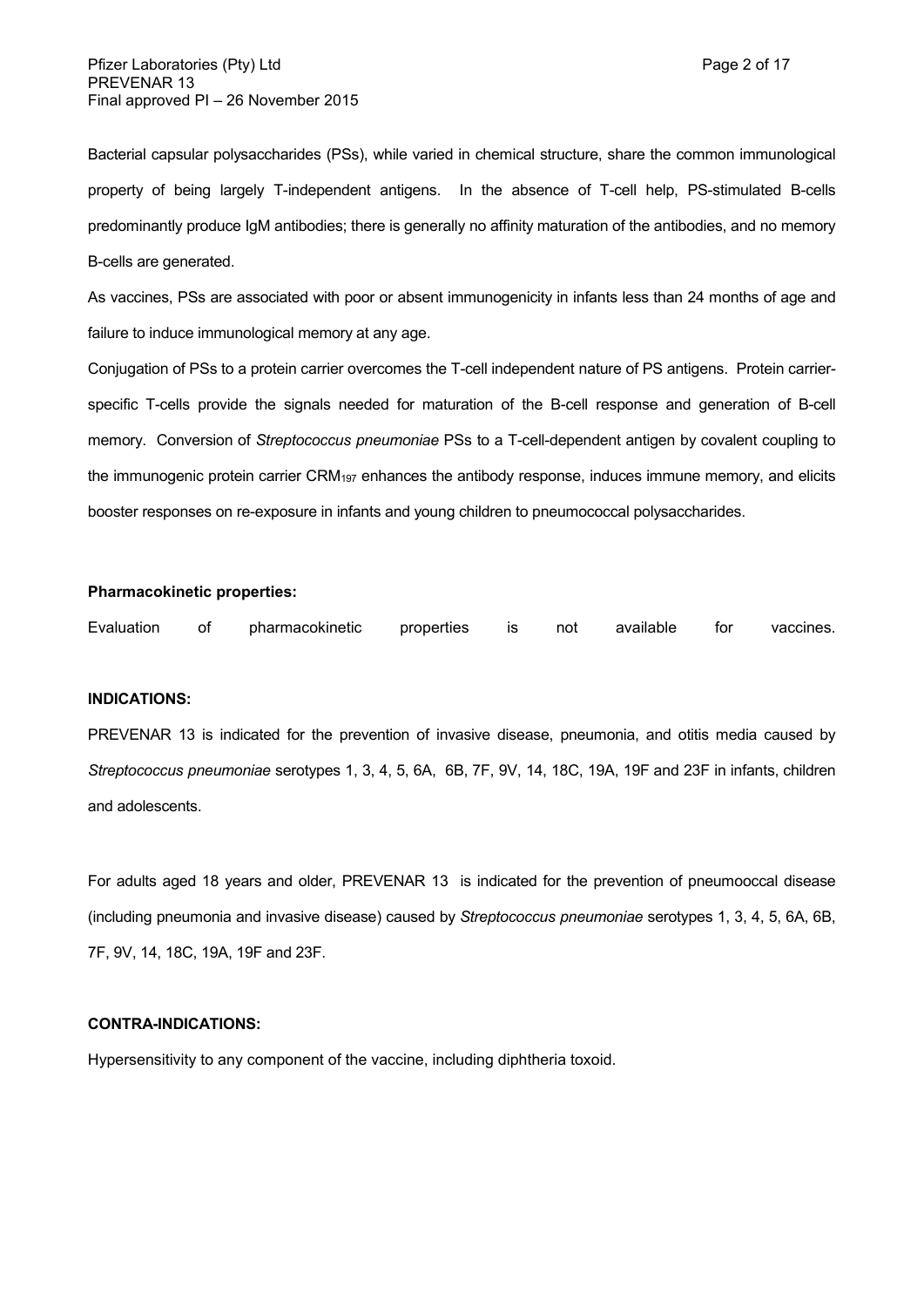#### **WARNINGS AND SPECIAL PRECAUTIONS:**

As with all injectable vaccines, appropriate medical treatment and supervision must always be readily available in case of a rare anaphylactic event following the administration of the vaccine (See Side-Effects).

Minor illnesses, such as mild respiratory infection, with or without low-grade fever, are not generally contraindications to vaccination. The decision to administer or delay vaccination because of a current or recent febrile illness depends largely on the severity of the symptoms and their aetiology. The administration of PREVENAR 13 should be postponed in subjects suffering from acute severe febrile illness.

As with any intramuscular injection, PREVENAR 13 should be given with caution to infants, children or adults with thrombocytopaenia or any coagulation disorder, or to those receiving anticoagulant therapy.

PREVENAR 13 will only protect against *Streptococcus pneumoniae* serotypes included in the vaccine, and will not protect against other micro-organisms that cause invasive disease, pneumonia, or otitis media. This vaccine is not intended to be used for treatment of active infection.

As with any vaccine, PREVENAR 13 may not protect all individuals receiving the vaccine from pneumococcal disease.

Safety and immunogenicity data on PREVENAR 13 are not available for individuals in immunocompromised groups (e.g., individuals with malignancy or nephrotic syndrome) and vaccination should be considered on an individual basis.

### **Infants and children aged 6 weeks through 5 years:**

Limited data have demonstrated that pneumococcal 7-valent conjugate vaccine (three-dose primary series) induces an acceptable immune response in infants with sickle cell disease with a safety profile similar to that observed in non-high-risk groups.

The use of pneumococcal conjugate vaccine does not replace the use of 23-valent pneumococcal polysaccharide vaccine (PPV23) in children ≥ 24 months of age with sickle cell disease, asplenia, HIV infection, chronic illness, or who are otherwise immunocompromised. Data on sequential vaccination with PREVENAR 13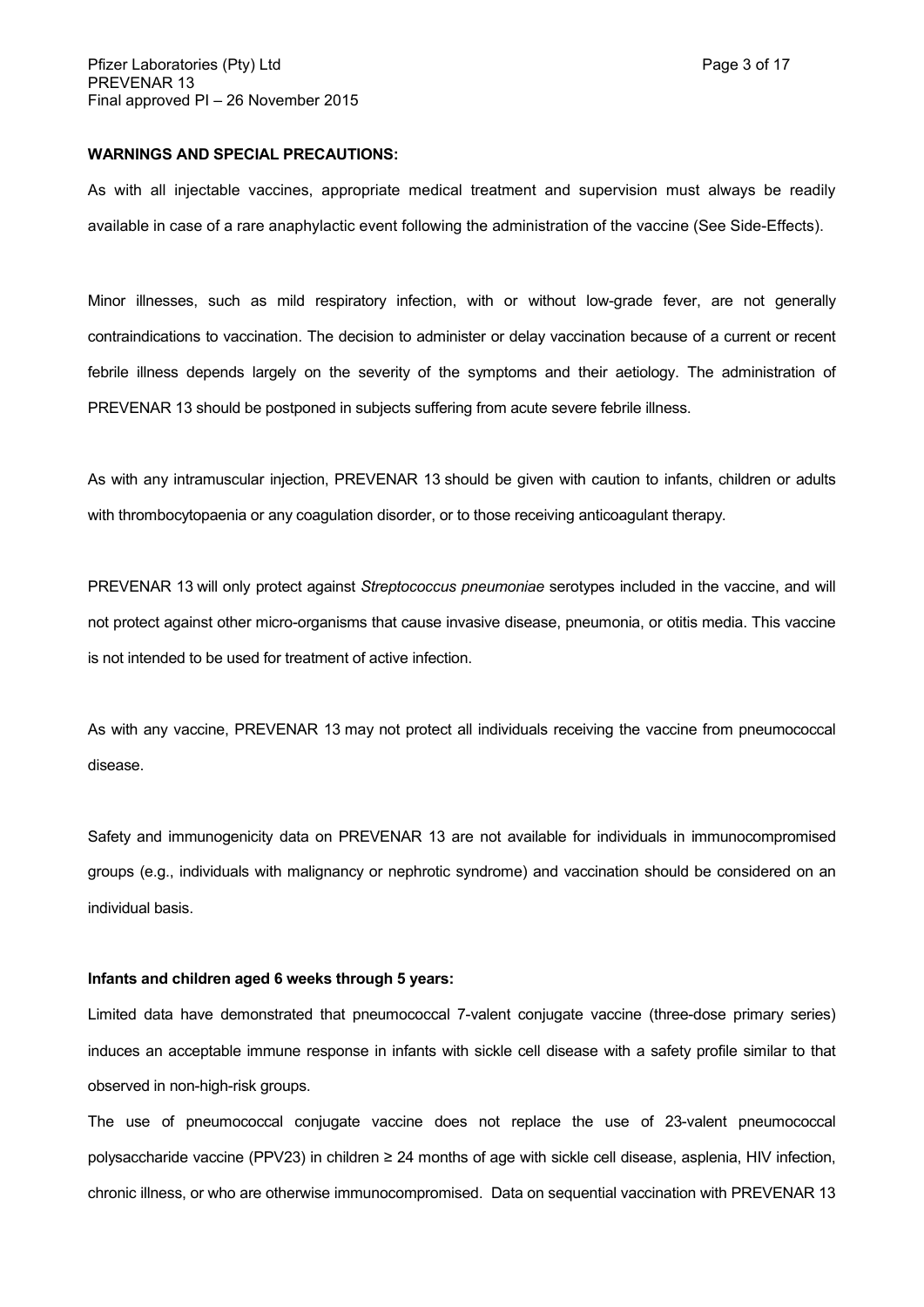followed by 23-valent pneumococcal polysaccharide vaccine are not available; data on sequential vaccination with pneumococcal 7-valent conjugate vaccine followed by PPV23 are limited.

As with all injectable paediatric vaccines, the potential risk of apnoea should be considered when administering the primary immunisation series to premature infants. The need for monitoring for at least 48 hours after vaccination should be considered for very premature infants (born ≤ 30 weeks of gestation) who remain hospitalised at the time of the recommended administration.

As the benefit of vaccination is high in this group of infants, vaccination should not be withheld or delayed.

When PREVENAR 13 is administered concomitantly with DTaP-HBV-IPV/Hib, the rates of febrile reactions are similar to those seen with concomitant administration of pneumococcal 7-valent conjugate vaccine and DTaP-HBV-IPV/Hib.

### **INTERACTIONS:**

Different injectable vaccines should always be given at different injection-sites

#### **Infants and children aged 6 weeks to 5 years:**

PREVENAR 13 can be given with any of the following vaccine antigens, either as monovalent or combination vaccines: diphtheria, tetanus, acellular or whole-cell pertussis, *Haemophilus influenzae* type b, inactivated poliomyelitis, hepatitis A, hepatitis B, meningococcal serogroup C, measles, mumps, rubella, varicella and rotavirus. Clinical studies demonstrated that the immune responses and the safety profiles of the administered vaccines were unaffected.

Data from a post-marketing clinical study evaluating the impact of prophylactic use of antipyretics on the immune response to PREVENAR 13 suggest that concomitant administration of paracetamol may reduce the immune response to PREVENAR 13 after the infant series. Responses to the booster dose administered at 12 months were unaffected. The clinical significance of this observation is unknown.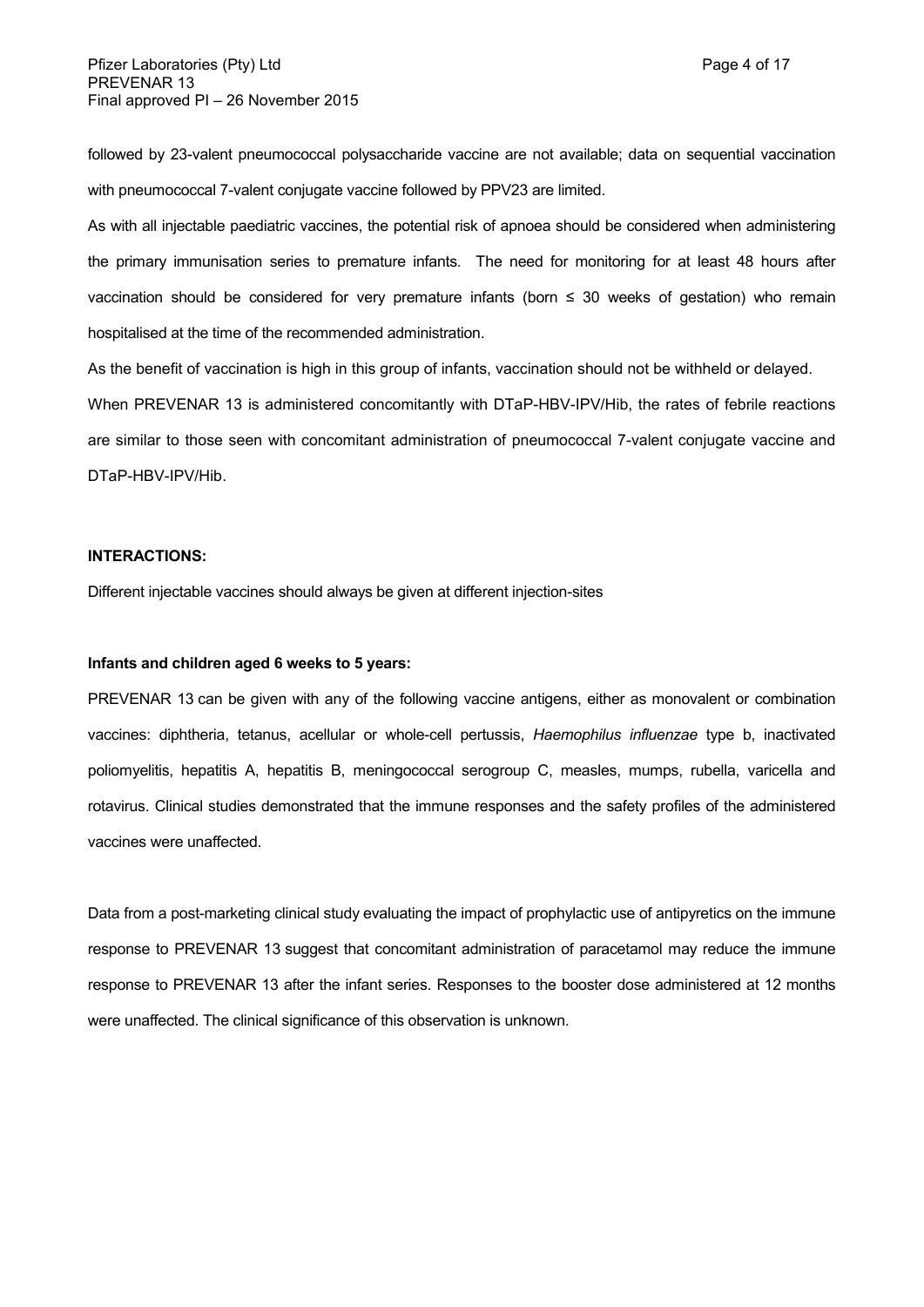### **Children and adolescents 6 to 17 years of age:**

In children and adolescents, there are no data on the concomitant administration of PREVENAR 13 with human papillomavirus vaccine (HPV), meningococcal protein conjugate vaccine (MCV4) or tetanus, diphtheria and acellular pertussis vaccine (Tdap).

### **Adults 18 to 49 years of age:**

No data are currently available regarding concomitant use with other vaccines.

### **Adults aged 50 years and older:**

PREVENAR 13 can be administered concomitantly with trivalent inactivated influenza vaccine (TIV)

### **PREGNANCY AND LACTATION:**

Safety in pregnancy and lactation has not been established. It is not known whether vaccine antigens or antibodies are excreted in human milk.

### **DOSAGE AND DIRECTIONS FOR USE:**

PREVENAR 13 is for intramuscular use only.

The dose is 0,5 ml given intramuscularly, with care to avoid injection into or near nerves and blood vessels. The preferred sites are the antero-lateral aspect of the thigh in infants or the deltoid muscle of the upper arm in older children and adults. The vaccine should not be injected in the gluteal area.

Do not administer PREVENAR 13 intravascularly.

The vaccine should not be injected intradermally, subcutaneously or intravenously, since the safety and immunogenicity of these routes have not been evaluated.

### **Immunisation Schedules:**

Data on the interchangeability of Prevenar or PREVENAR 13 with other pneumococcal conjugate vaccines containing a protein carrier different from CRM197 are not available.

*Infants and children aged 6 weeks to 17 years (prior to the 18th birthday):*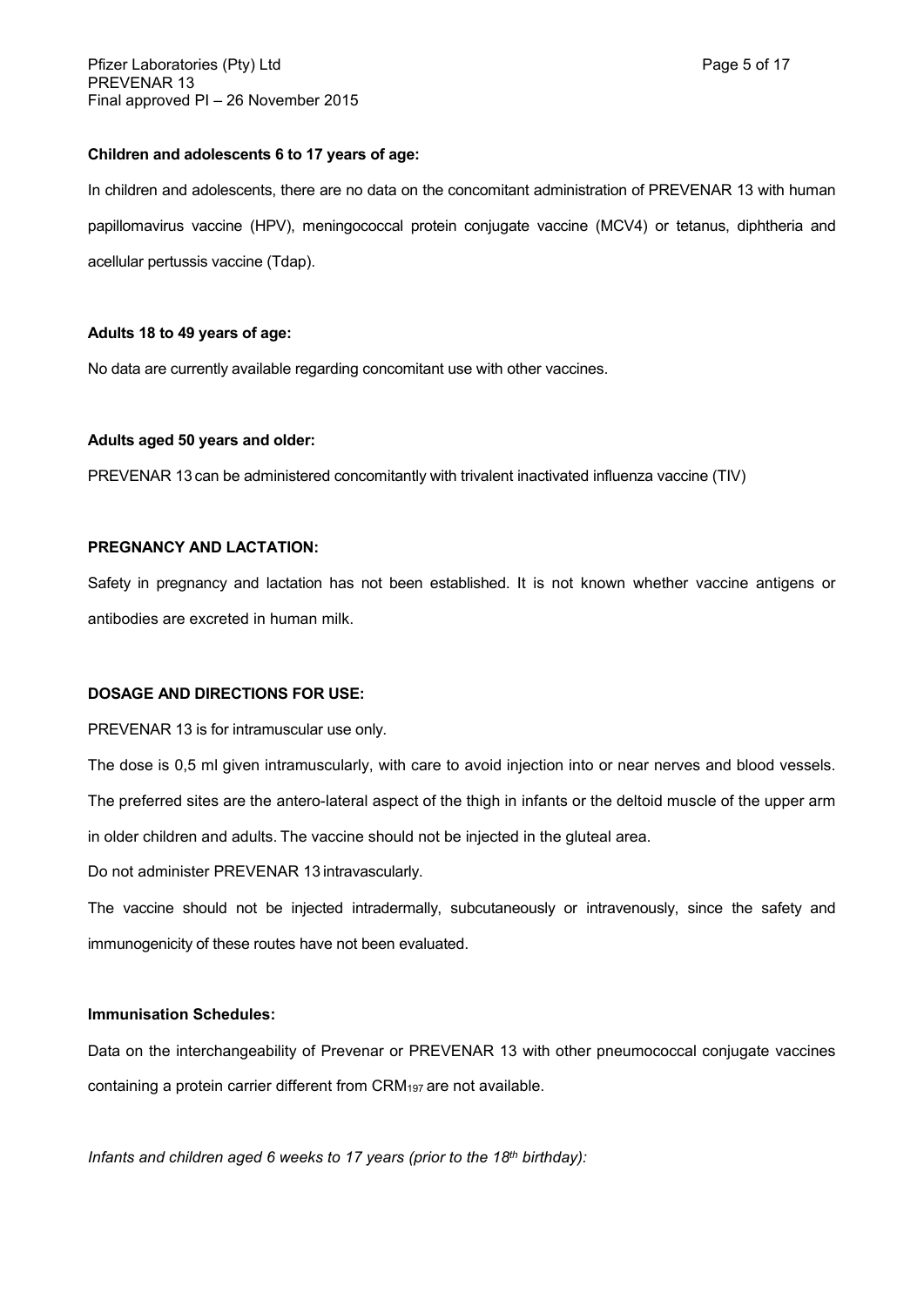It is recommended that infants who receive a first dose of PREVENAR 13 complete the vaccination course with PREVENAR 13.

The immunisation schedules for Prevenar 13 should be based on official recommendations.

### *Primary Immunisation:*

For infants, the recommended immunisation series of PREVENAR 13 consists of 3 doses of 0,5 ml each, at approximately 2-month intervals, followed by a fourth dose of 0,5 ml at 12-15 months of age. The customary age for the first dose is 2 months of age, but it can be given as early as 6 weeks of age. The recommended dosing interval is 4 to 8 weeks. The fourth (booster) dose should be administered at approximately 12-15 months of age, and at least 2 months after the third dose.

| <b>PREVENAR 13 Routine Vaccine Schedule for Infants and Toddlers</b>                                            |             |            |           |                |
|-----------------------------------------------------------------------------------------------------------------|-------------|------------|-----------|----------------|
| Dose                                                                                                            | Dose $1**+$ | Dose $2^+$ | Dose $3†$ | Dose $4‡$      |
|                                                                                                                 |             |            |           |                |
| Age at Dose                                                                                                     | 2 months    | 4 months   | 6 months  | $12-15$ months |
|                                                                                                                 |             |            |           |                |
| * Dose 1 may be given as early as 6 weeks of age.                                                               |             |            |           |                |
| $\dagger$ The recommended dosing interval is 4 to 8 weeks.                                                      |             |            |           |                |
| <sup>‡</sup> The fourth dose should be administered at approximately 12-15 months of age, and at least 2 months |             |            |           |                |
| after the third dose.                                                                                           |             |            |           |                |
|                                                                                                                 |             |            |           |                |

Alternatively, when PREVENAR 13 is given as part of a routine infant immunisation program, a three-dose schedule may be considered. The first dose may be given from the age of 2 months, with a second dose 2 months later, and a third (booster) dose is recommended between 11-15 months of age.

### *Prevenar 13 Schedule for Preterm Infants (<37 weeks gestation):*

In preterm infants, the recommended immunisation series consists of four doses, each of 0,5 ml. The primary infant series consists of three doses, with the first dose given at 2 months of age with an interval of at least 1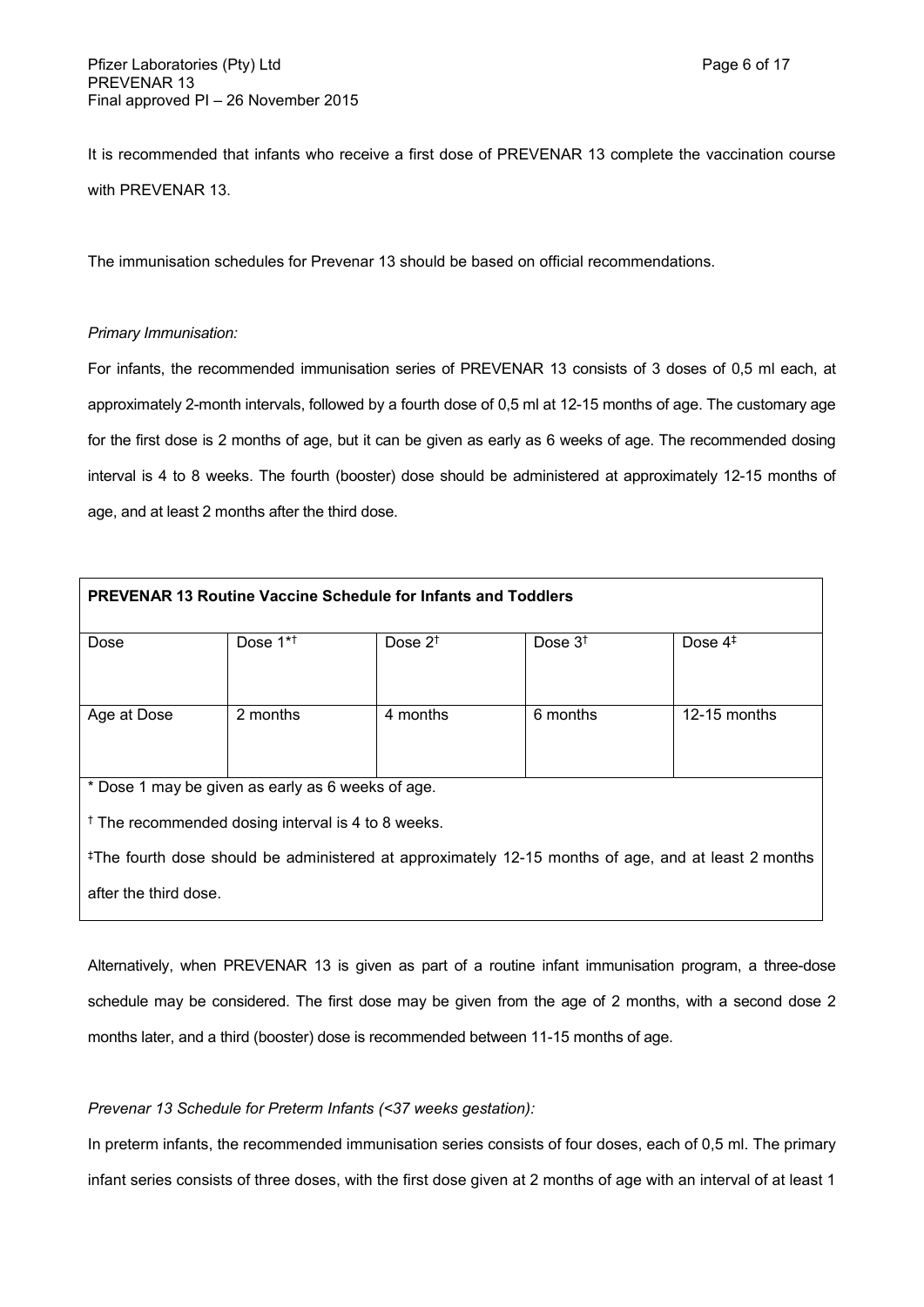month between doses. The first dose may be given as early as six weeks of age. The fourth (booster) dose is recommended at approximately 12 months of age.

*PREVENAR 13 vaccine schedule for unvaccinated children ≥ 7 months of age:*

### *Infants aged 7-11 months:*

Two doses, each of 0,5 ml with an interval of at least 1 month apart between doses. A third dose is recommended in the second year of life (separated from the second dose by at least 2 months).

#### *Children aged 12-23 months:*

Two doses, each of 0,5 ml, with an interval of at least 2 months between doses.

*Children aged 2 years to 5 years (prior to the 6th birthday):* One single dose.

*PREVENAR 13 vaccine schedule for Infants and Children Previously Vaccinated with Pneumococcal 7-valent conjugate vaccine* (*Streptococcus pneumoniae serotypes 4, 6B, 9V, 14, 18C, 19F, and 23F):*

PREVENAR 13 contains the same 7 serotypes contained in the pneumococcal 7-valent conjugate vaccine and is manufactured based on the same conjugate technology using the same carrier protein CRM<sub>197</sub>. Children who have begun immunisation with pneumococcal 7-valent conjugate vaccine may complete immunisation by switching to PREVENAR 13 at any point in the schedule. In clinical trials, immunogenicity and safety profiles are comparable. Children 15 months to 5 years of age who are considered completely immunised, or with any incomplete pneumococcal 7-valent conjugate vaccine schedule may receive one dose of PREVENAR 13 to elicit immune responses to the 6 additional serotypes. The catch-up (supplemental) dose of PREVENAR 13 should be administered with an interval of at least 8 weeks after the final dose of pneumococcal 7-valent conjugate vaccine. To ensure adequate protection against all 13 serotypes, children 15 to 23 months of age that received only a single dose of pneumococcal 7 valent conjugate vaccine before the age of 12 months, should receive 2 doses of PREVENAR 13 at least 2 months apart and separated from the first dose by at least 2 months.

Protective immunity to the six additional serotypes in PREVENAR 13 requires age-appropriate dosing as described above.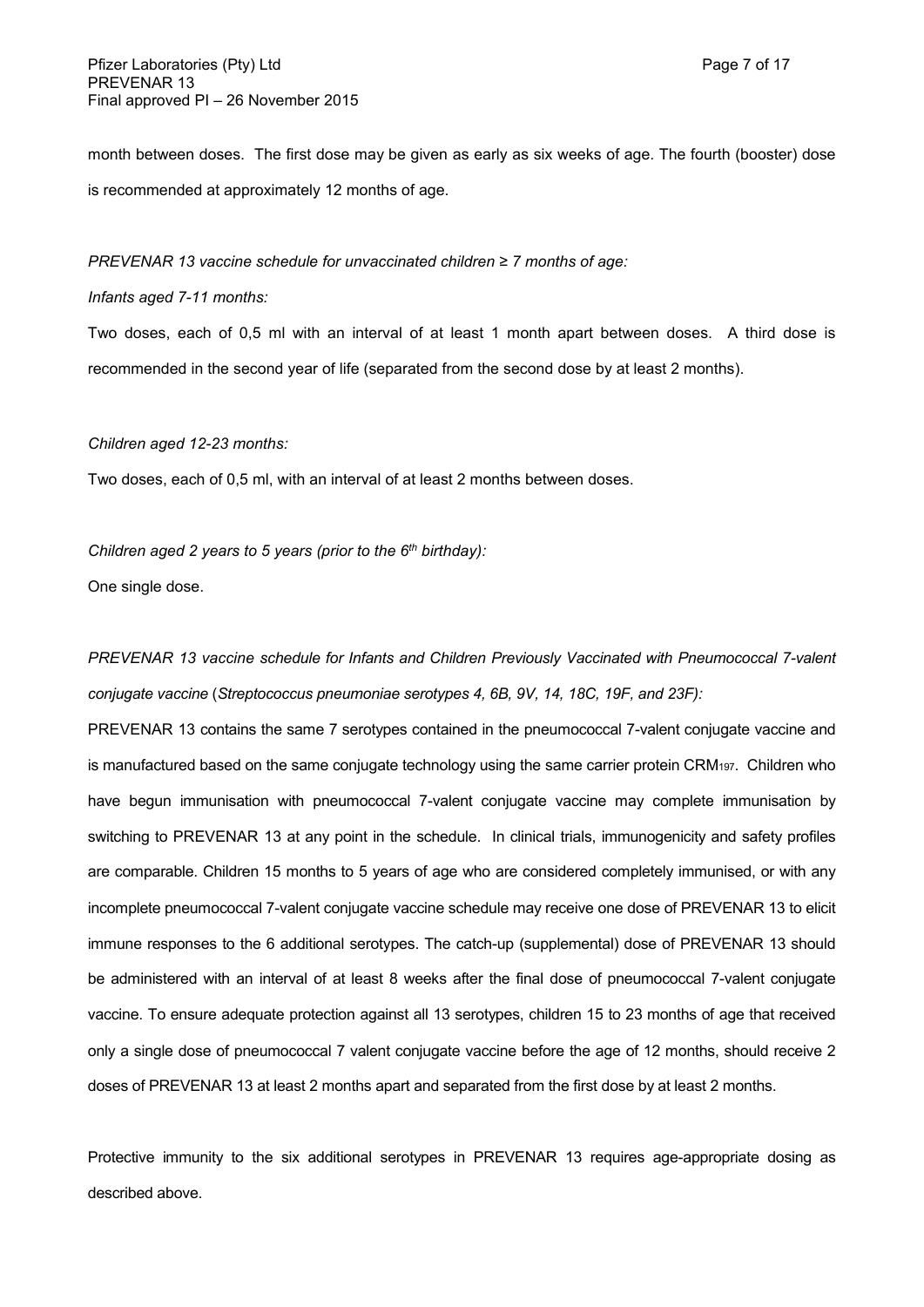### *PREVENAR 13 Schedule for Children 24 Months to 17 Years of Age*

Children 24 months to 5 years of age and children 6 years to 17 years of age may receive a single dose of PREVENAR 13 whether or not they have been previously vaccinated with 1 or more doses of pneumococcal 7valent conjugate vaccine. If pneumococcal 7-valent conjugate vaccine was previously administered, then at least 8 weeks should elapse before receiving PREVENAR 13.

In children 5 to <10 years of age who received a single dose of PREVENAR 13, there were no differences in the antibody concentrations compared to antibody concentrations following the fourth dose of either pneumococcal 7-valent conjugate vaccine or PREVENAR 13. In children 10 to 17 years of age, functional antibody responses were comparable to those in the 5 to <10 year age group after each group received a single dose of PREVENAR 13.

#### *Adults aged 18 years and older:*

PREVENAR 13 is to be administered as a single dose to adults 18 years and older including those previously vaccinated with a pneumococcal polysaccharide vaccine.

The need for re-vaccination with a subsequent dose of PREVENAR 13 has not been established. For specific guidelines, please refer to local recommendations.

PREVENAR 13 is a suspension containing an adjuvant. The vaccine should be shaken well to obtain a homogenous white suspension prior to expelling air from the syringe, and should be inspected visually for any particulate matter and/or variation of physical aspect prior to administration. Do not use if the content appears otherwise.

The vaccine is not to be mixed with other vaccines or products in the same syringe.

#### **Special populations:**

Individuals who may be at higher risk for pneumococcal infection (e.g., individuals with sickle cell disease or HIV infection) including those previously vaccinated with one or more doses of 23-valent pneumococcal polysaccharide vaccine (PPSV23) may receive at least one dose of PREVENAR 13.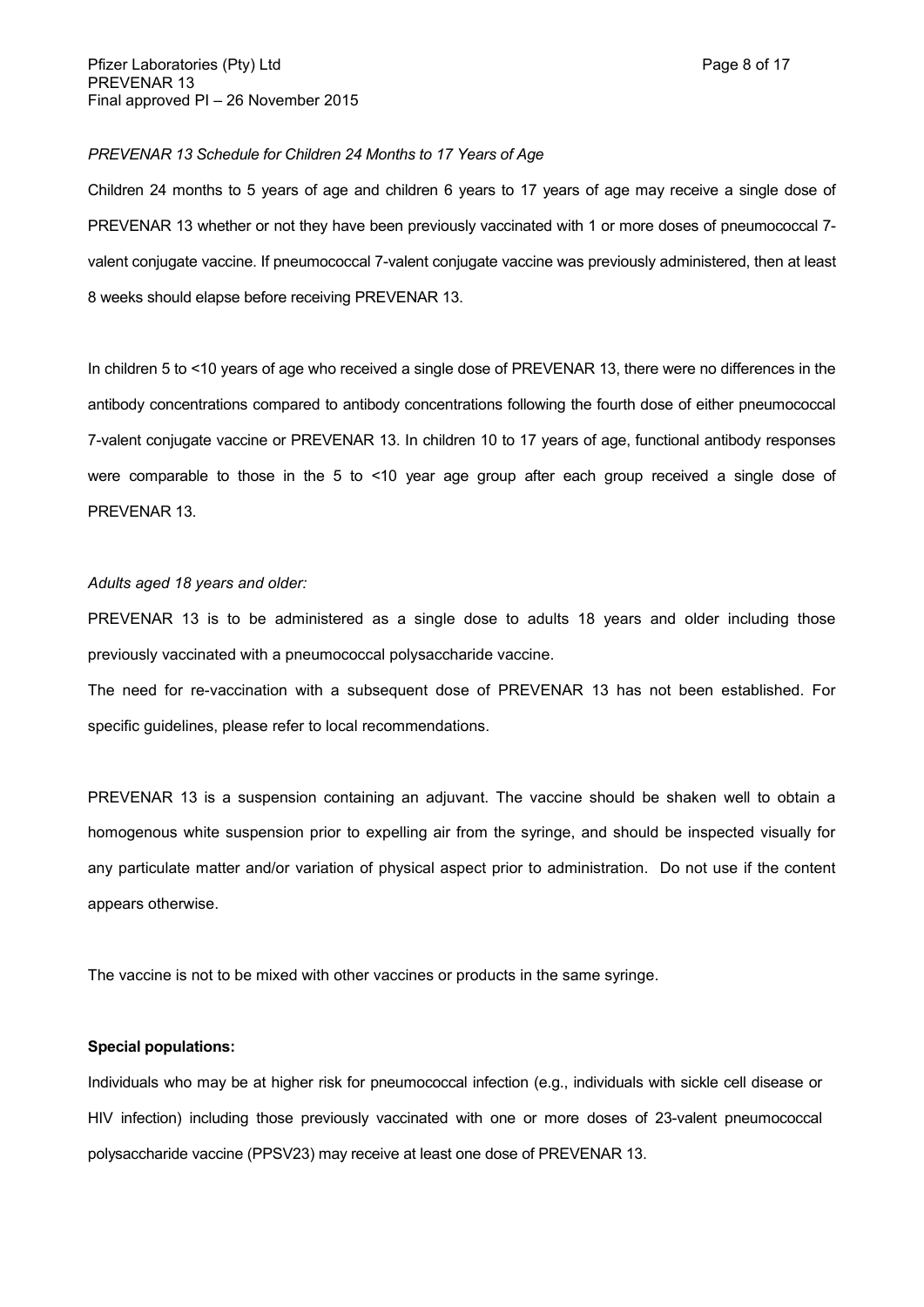In individuals with a hematopoietic stem cell transplant (HSCT), the recommended immunisation series consists of 4 doses of PREVENAR 13, each of 0.5 ml. The primary series consists of 3 doses, with the first dose given 3 to 6 months after HSCT and with an interval of at least 1 month between doses. A booster dose is recommended 6 months after the third dose.

### *Geriatric Use:*

PREVENAR 13 has been shown to be safe and immunogenic in the geriatric population (see Pharmacological Action, Pharmacodynamics).

Of the 48 806 adults in the 7 studies of the clinical development program who received PREVENAR 13, 30 793 (63,1 %) were 65 to 74 years of age, and 14 498 (29,7 %) were 75 years of age and over. No clinically significant differences in safety or immunogenicity were observed between 65 to 74 year-old individuals and those older than 75 years of age.

#### *Paediatric Use:*

The safety and effectiveness of PREVENAR 13 in children below the age of 6 weeks has not been established (see Dosage and Directions for Use).

#### **SIDE-EFFECTS:**

### **Infants and children aged 6 weeks to 5 years:**

In a clinical study with pneumococcal 7-valent conjugate vaccine in infants vaccinated at 2, 3, and 4 months of age, fever ≥ 38 °C was reported at higher rates among infants who received pneumococcal 7-valent conjugate vaccine concomitantly with DTaP-HBV-IPV/Hib (28,3 % to 42,3 %) than in infants receiving DTaP-HBV-IPV/Hib alone (15,6 % to 23,1 %). After a booster dose at 12 to 15 months of age, the rate of fever ≥ 38 °C was 50,0 % in infants who received pneumococcal 7-valent conjugate vaccine and DTaP-HBV-IPV/Hib at the same time as compared to 33,6 % in infants receiving DTaP-HBV-IPV/Hib alone. These reactions were mostly moderate (less than or equal to 39 °C) and transient.

#### *Additional information in special populations*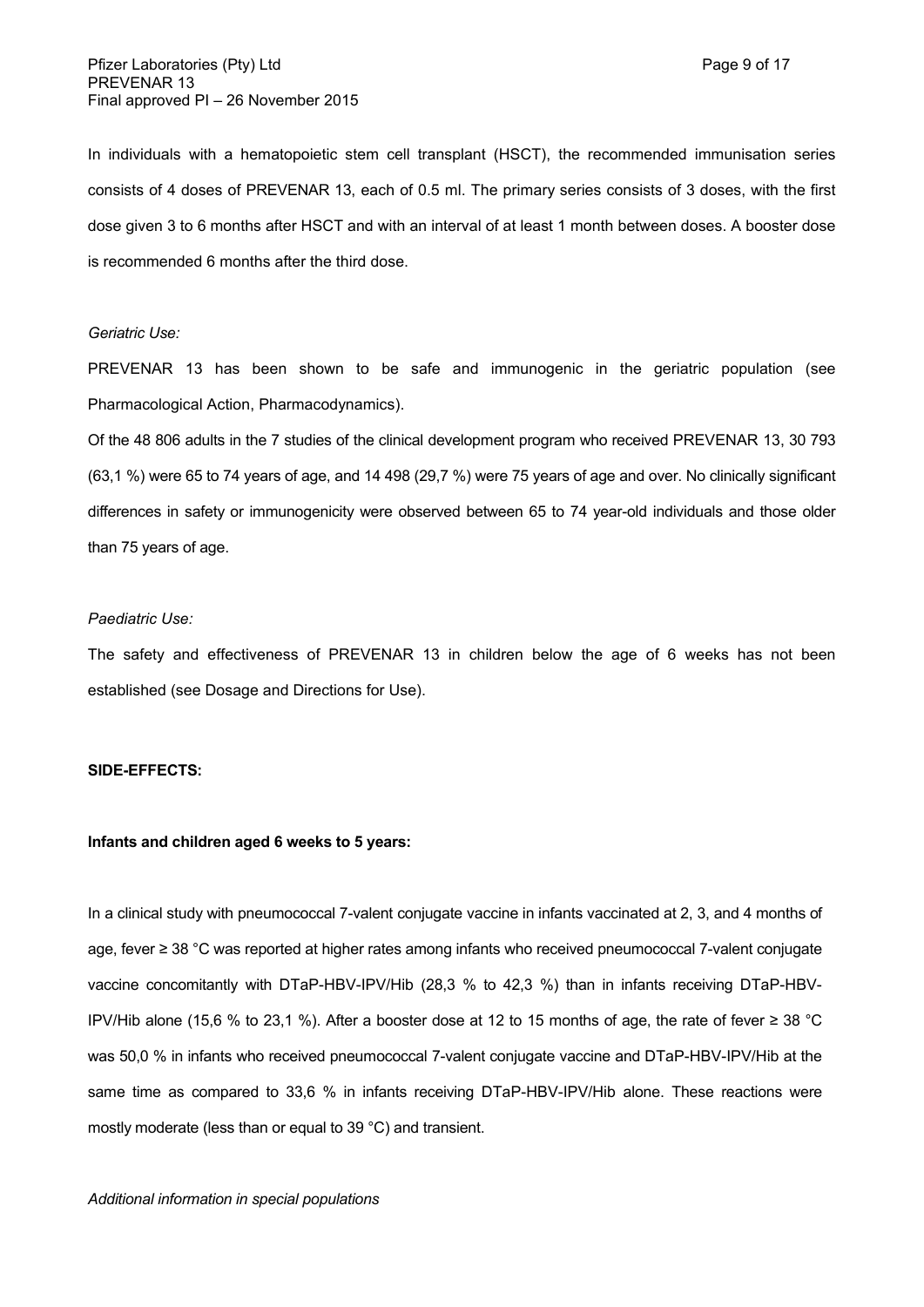Children and adolescents with sickle cell disease, HIV infection or a haematopoietic stem cell transplant had similar frequencies of adverse reactions as children and adolescents 2-17 years of age, except that headaches, vomiting, diarrhoea, pyrexia, fatigue, arthralgia and myalgia were very common.

### **Adults aged 18 years and older:**

A trend to lower frequency of adverse reactions was associated with increasing age; adults older than 65 years of age (regardless of prior pneumococcal vaccination status) reported fewer adverse reactions than younger adults, with adverse reactions generally most common in adults, 18 to 29 years of age.

Overall, the frequency categories were similar in adults 18 to 49 years of age compared to adults > 50 years of age, with the exception of vomiting which was very common  $( \geq 1/10)$  in adults aged 18 to 49 years and common ( $\geq 1/100$  to < 1/10) in adults > 50 years of age.

### *Additional information in special populations*

Adults with HIV infection had similar frequencies of adverse reactions as adults 50 years of age and older, except that fever and vomiting were very common and nausea was common.

Adults with a haematopoietic stem cell transplant have similar frequencies of adverse reactions as adults 18 years and older, except that fever and vomiting were very common.

Expected frequency of adverse reactions is presented in CIOMS frequency categories:

| Very common: | $\geq 10 \%$          |
|--------------|-----------------------|
| Common:      | $\geq 1$ % and < 10 % |
| Uncommon:    | ≥ 0,1 % and < 1 %     |
| Rare:        | ≥ 0, 01 % and < 0,1 % |
| Very rare:   | $<$ 0, 01 %           |

### *Adverse reactions from Clinical Trials with PREVENAR 13*

#### **Infants and children aged 6 weeks to 5 years:**

These data are from clinical trials in which PREVENAR 13 was administered simultaneously with other routine childhood vaccines.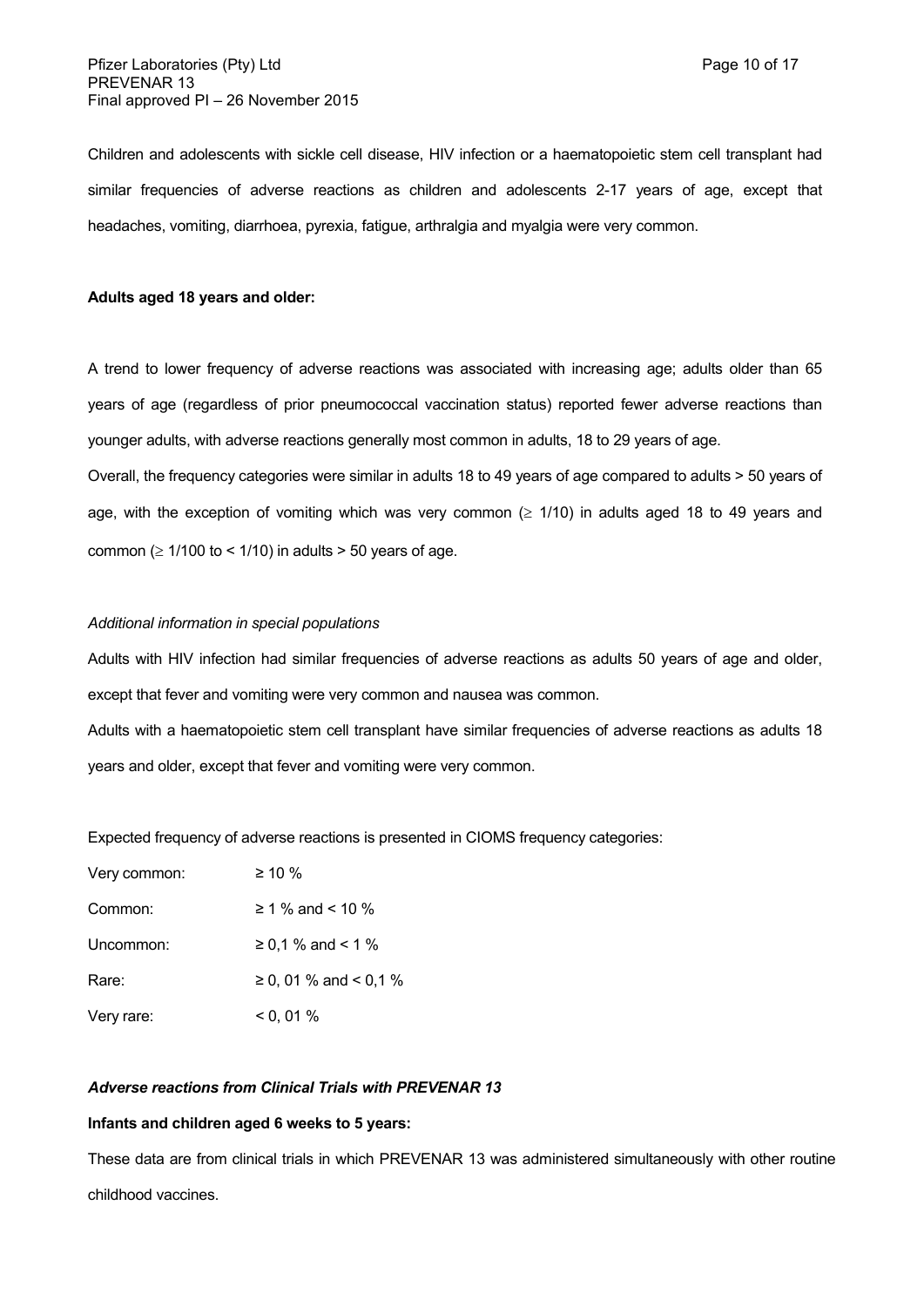| <b>Adverse Reactions Table</b> |        |                     |                     |                        |                       |
|--------------------------------|--------|---------------------|---------------------|------------------------|-----------------------|
| <b>System</b>                  | Organ  | <b>Very Common</b>  | Common $\geq 1/100$ | <b>Uncommon</b>        | Rare                  |
| <b>Class</b>                   |        | $\geq 1/10$         | to < 1/10           | ≥ 1/1 000 to < 1/100   | ≥ 1/10 000 to         |
|                                |        |                     |                     |                        | < 1/1000              |
| Immune                         | System |                     |                     |                        | Hypersensitivity      |
| <b>Disorders</b>               |        |                     |                     |                        | reaction<br>including |
|                                |        |                     |                     |                        | oedema,<br>face       |
|                                |        |                     |                     |                        | dyspnoea,             |
|                                |        |                     |                     |                        | bronchospasm          |
| Metabolism                     | and    | Decreased appetite  |                     |                        |                       |
| nutrition disorders            |        |                     |                     |                        |                       |
| Psychiatric                    |        | Irritability        |                     | Crying                 |                       |
| disorders                      |        |                     |                     |                        |                       |
| Nervous                        | system | Drowsiness/         |                     | Seizures<br>(including | Hypotonic-            |
| disorders                      |        | sleep;<br>increased |                     | febrile seizures)      | hyporesponsive        |
|                                |        | restless<br>sleep/  |                     |                        | episode               |
|                                |        | decreased sleep     |                     |                        |                       |
| Gastro-intestinal              |        |                     | Diarrhoea; vomiting |                        |                       |
| disorders                      |        |                     |                     |                        |                       |
| <b>Skin</b>                    | and    |                     | Rash                |                        |                       |
| subcutaneous                   |        |                     |                     |                        |                       |
| tissue disorders               |        |                     |                     |                        |                       |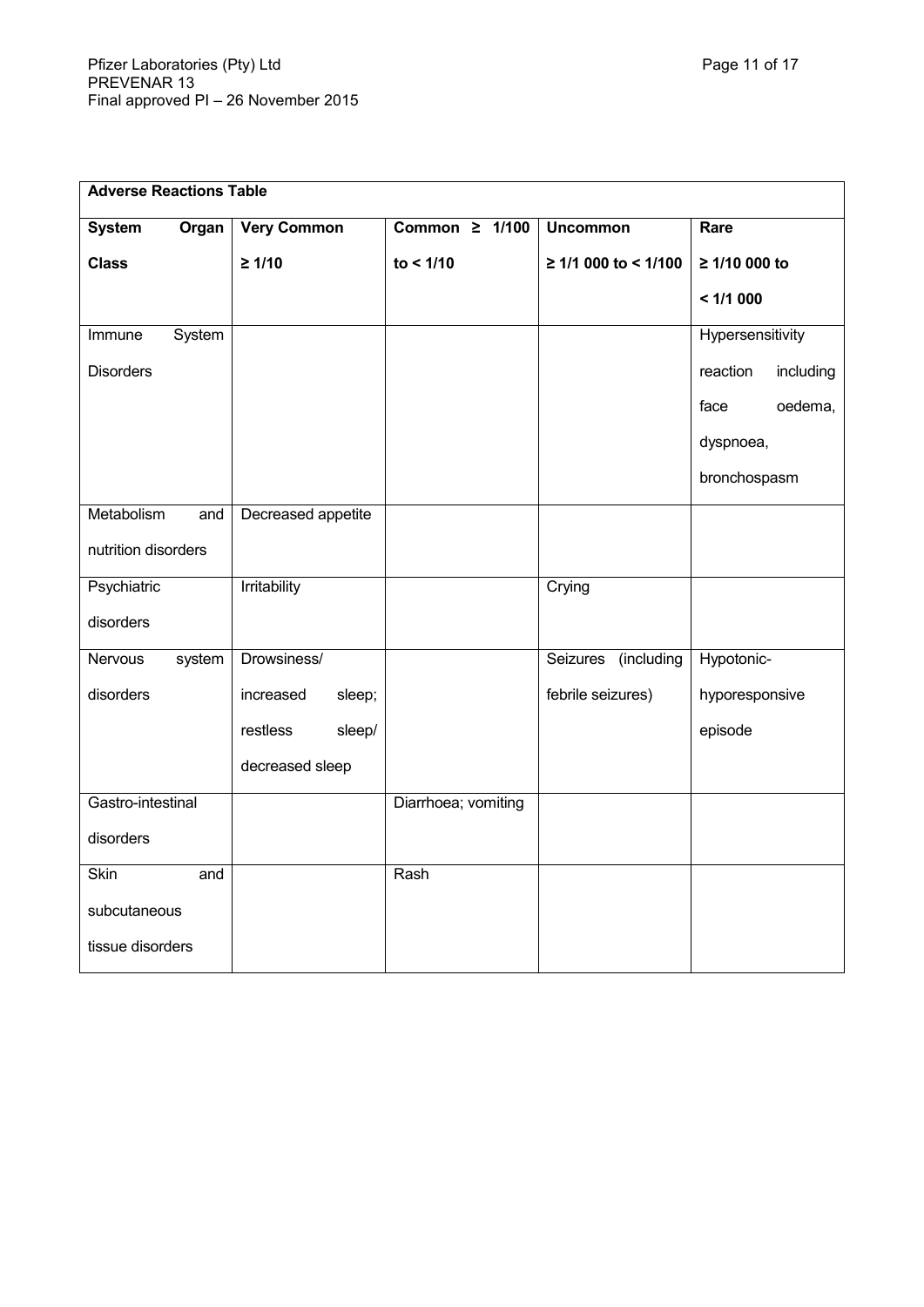| <b>Adverse Reactions Table</b> |                       |                         |                           |               |
|--------------------------------|-----------------------|-------------------------|---------------------------|---------------|
| <b>System</b><br>Organ         | <b>Very Common</b>    | Common $\geq 1/100$     | <b>Uncommon</b>           | Rare          |
| <b>Class</b>                   | $\geq 1/10$           | to < 1/10               | $\geq$ 1/1 000 to < 1/100 | ≥ 1/10 000 to |
|                                |                       |                         |                           | < 1/1000      |
| disorders<br>General           | Fever; any injection- | Fever greater than      | Injection-site            |               |
| administration<br>and          | erythema,<br>site     | 39 °C; injection-site   | induration/ swelling      |               |
| site conditions                | induration/ swelling  | erythema<br>or          | or erythema greater       |               |
|                                | or pain/ tenderness;  | induration / swelling   | than 7,0 cm               |               |
|                                | Injection-site        | $2,5$ cm $-7,0$ cm      |                           |               |
|                                | erythema<br>or        | (after infant series);  |                           |               |
|                                | induration/ swelling  | injection-site<br>pain/ |                           |               |
|                                | 2,5 cm $- 7,0$ cm     | tenderness              |                           |               |
|                                | (after toddler dose   | interfering<br>with     |                           |               |
|                                | and in older children | movement                |                           |               |
|                                | [age 2 to 5years]).   |                         |                           |               |

# **Children and adolescents Aged 5 to 17 Years:**

The most common adverse reactions in children and adolescents 5 to 17 years of age were:

| <b>Adverse Reactions Table</b>     |                                                                        |                               |  |
|------------------------------------|------------------------------------------------------------------------|-------------------------------|--|
| <b>System Organ Class</b>          | Very Common ≥ 1/10                                                     | Common $\geq 1/100$ to < 1/10 |  |
| Metabolism and nutrition disorders | Decreased appetite                                                     |                               |  |
| Psychiatric disorders              | Irritability                                                           |                               |  |
| Nervous system disorders           | Drowsiness/<br>sleep;<br>increased<br>restless, sleep/ decreased sleep | Headache                      |  |
| Gastro-intestinal disorders        |                                                                        | Diarrhoea; vomiting           |  |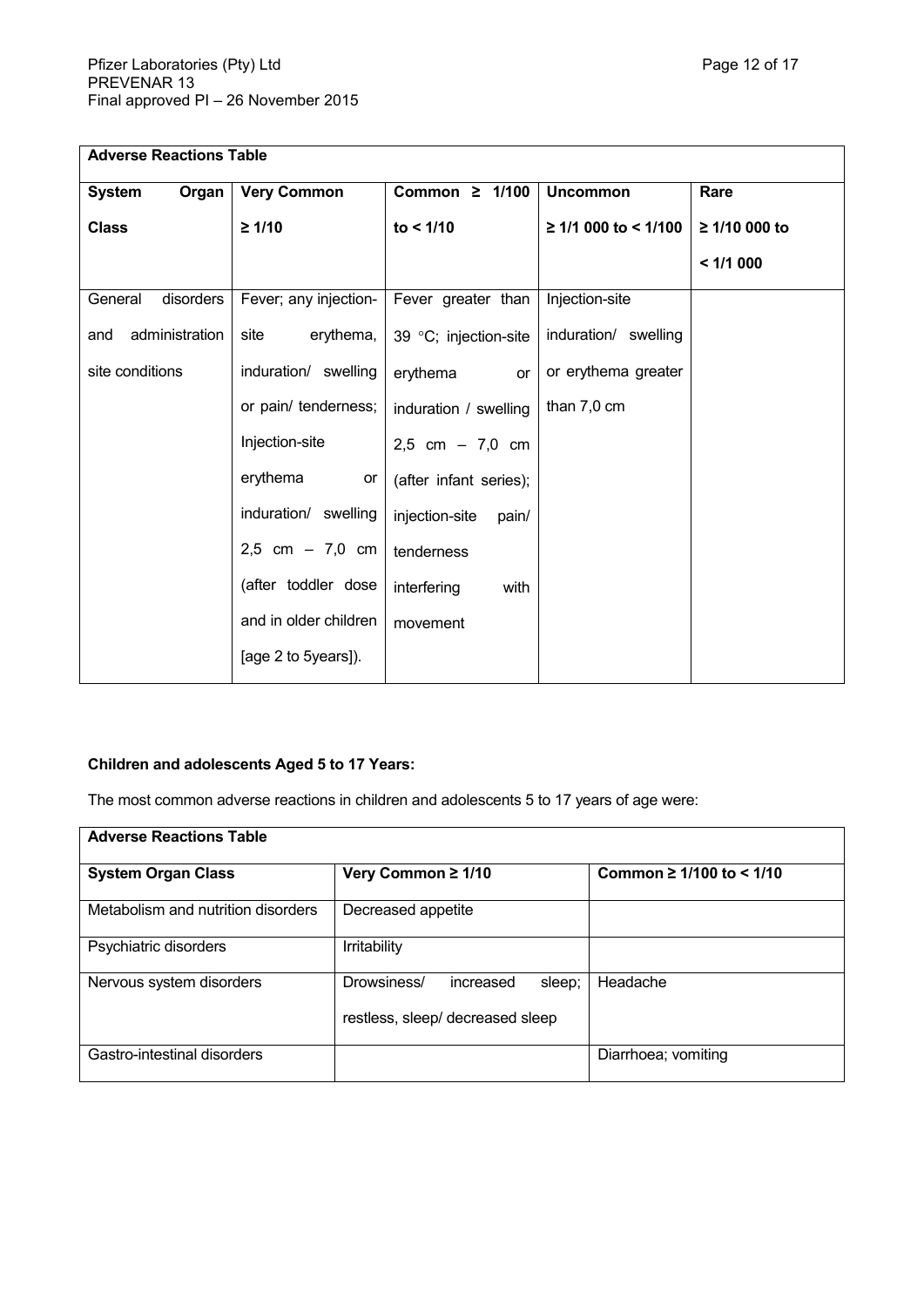| <b>Adverse Reactions Table</b>        |                                        |                                        |
|---------------------------------------|----------------------------------------|----------------------------------------|
| <b>System Organ Class</b>             | Very Common ≥ 1/10                     | Common $\geq 1/100$ to $\leq 1/10$     |
| Skin<br>subcutaneous<br>tissue<br>and |                                        | Rash, urticaria or urticaria-like rash |
| disorders                             |                                        |                                        |
| General<br>disorders<br>and           | Any<br>injection-site<br>erythema,     | Fever                                  |
| administration site conditions        | induration/<br>swelling<br>pain/<br>or |                                        |
|                                       | Injection-site<br>tenderness;          |                                        |
|                                       | (including<br>impaired<br>tenderness   |                                        |
|                                       | movement)                              |                                        |

Other adverse reactions observed in other age groups may also be applicable in this age group but due to the small sample size, were not seen in the study.

# **Adults aged 18 years and older:**

| <b>Adverse Reactions Table</b> |                                   |                          |                           |
|--------------------------------|-----------------------------------|--------------------------|---------------------------|
| <b>System Organ Class</b>      | Very Common ≥ 1/10                | Common                   | <b>Uncommon</b>           |
|                                |                                   | $≥ 1/100$ to < 1/10      | ≥ 1/1 000 to < 1/100      |
| <b>Immune</b><br>system        |                                   |                          | Hypersensitivity reaction |
| disorders                      |                                   |                          | including face oedema,    |
|                                |                                   |                          | dyspnoea, bronchospasm    |
| <b>Metabolism</b><br>and       | Decreased appetite                |                          |                           |
| nutrition disorders            |                                   |                          |                           |
| <b>Nervous</b><br>system       | Headache                          |                          |                           |
| disorders                      |                                   |                          |                           |
| <b>Gastrointestinal</b>        | Diarrhoea,<br>vomiting<br>(in     | Vomiting (in adults aged | Nausea                    |
| disorders                      | <u>18</u> to<br>49<br>adults aged | 50 years and older)      |                           |
|                                | years)                            |                          |                           |
| <b>Skin and subcutaneous</b>   | Rash                              |                          |                           |
| tissue disorders               |                                   |                          |                           |
| Musculoskeletal,<br>and        | Generalised                       |                          |                           |
| connective tissue and          | new/aggravated<br>joint           |                          |                           |
| bone disorders                 | generalised<br>pain;              |                          |                           |
|                                | new/aggravated<br>muscle          |                          |                           |
|                                | pain.                             |                          |                           |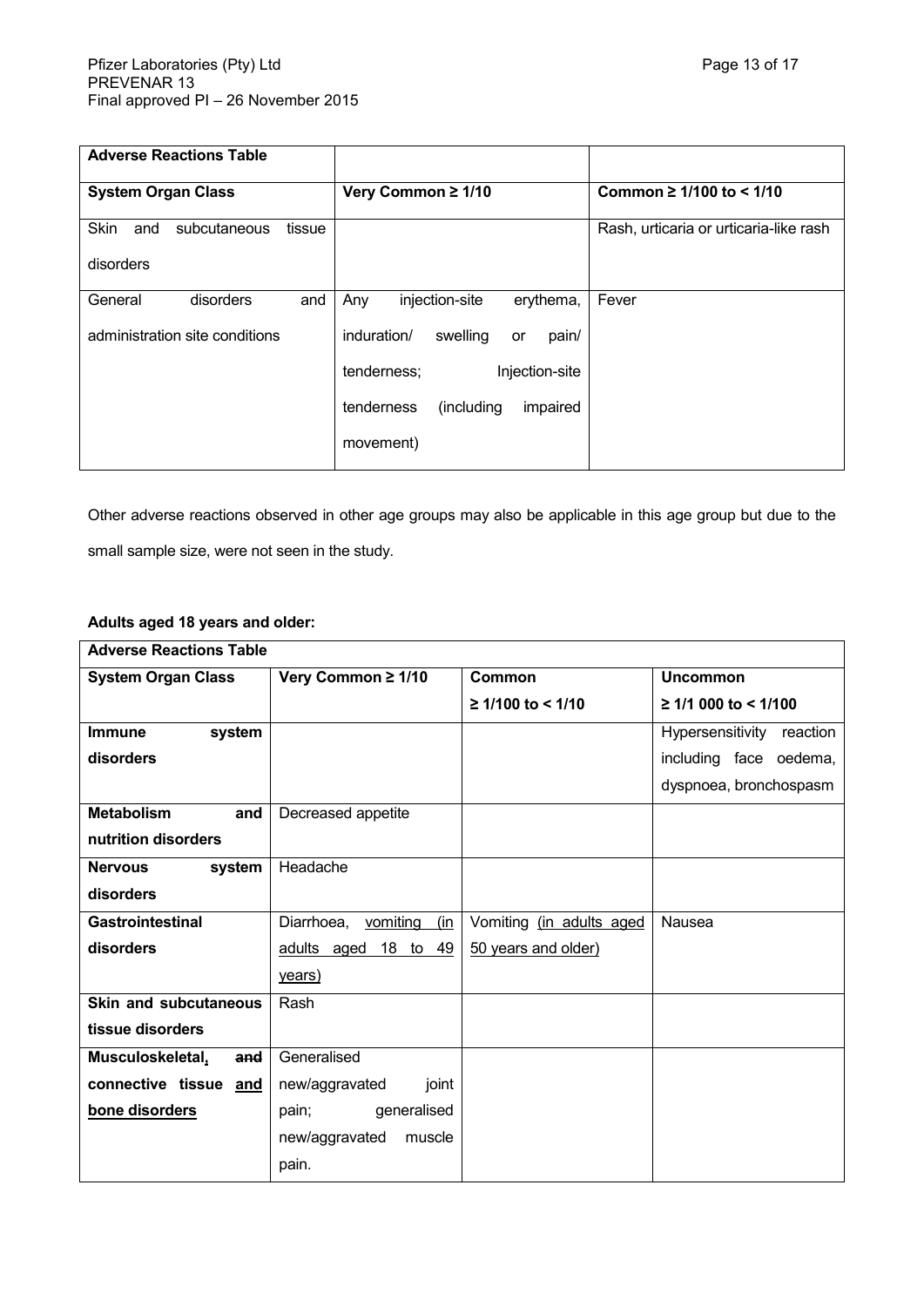| <b>Adverse Reactions Table</b> |                                |                     |                            |
|--------------------------------|--------------------------------|---------------------|----------------------------|
| <b>System Organ Class</b>      | Very Common ≥ 1/10             | Common              | Uncommon                   |
|                                |                                | $≥ 1/100$ to < 1/10 | $≥ 1/1000$ to < 1/100      |
| General disorders and          | injection-<br>Chills; fatigue; | Fever               | Lymphadenopathy            |
| administration<br>site         | site erythema, injection-      |                     | localized to the region of |
| conditions                     | induration/swelling;<br>site   |                     | the injection site         |
|                                | injection-site                 |                     |                            |
|                                | pain/tenderness; limitation    |                     |                            |
|                                | of arm movement                |                     |                            |

Overall, no significant differences in frequencies of adverse reactions were noted if PREVENAR 13 was given to adults pre-vaccinated with PPSV23 or adults PPSV23 unvaccinated. Frequency categories for all adverse reactions of adults aged 50 to 64 years and adults ≥ 65 years of age were similar.

*Solicited adverse reactions in adult studies with PREVENAR 13 and TIV (trivalent inactivated influenza vaccine):*

The safety of concomitant administration of PREVENAR 13 with TIV was assessed in 2 studies in PPSV23 unvaccinated adults. Frequencies of local reactions in adults aged 50-59 years and in adults aged ≥ 65 years were similar after PREVENAR 13 was administered with TIV compared to PREVENAR 13 administered alone. Higher frequency in some solicited systemic reactions was observed when PREVENAR 13 was administered concomitantly with TIV compared to TIV given alone (headache, chills, rash, decreased appetite, muscle and joint pain) or PREVENAR 13 given alone (headache, fatigue, chills, decreased appetite, and joint pain).

### **Adverse Reactions from PREVENAR 13 Post-marketing Experience:**

Although the following adverse reactions were not observed in clinical trials, they are considered adverse reactions for PREVENAR 13 as they were reported in the post-marketing experience.

Because these reactions were derived from spontaneous reports, the frequencies could not be determined and are thus considered as not known.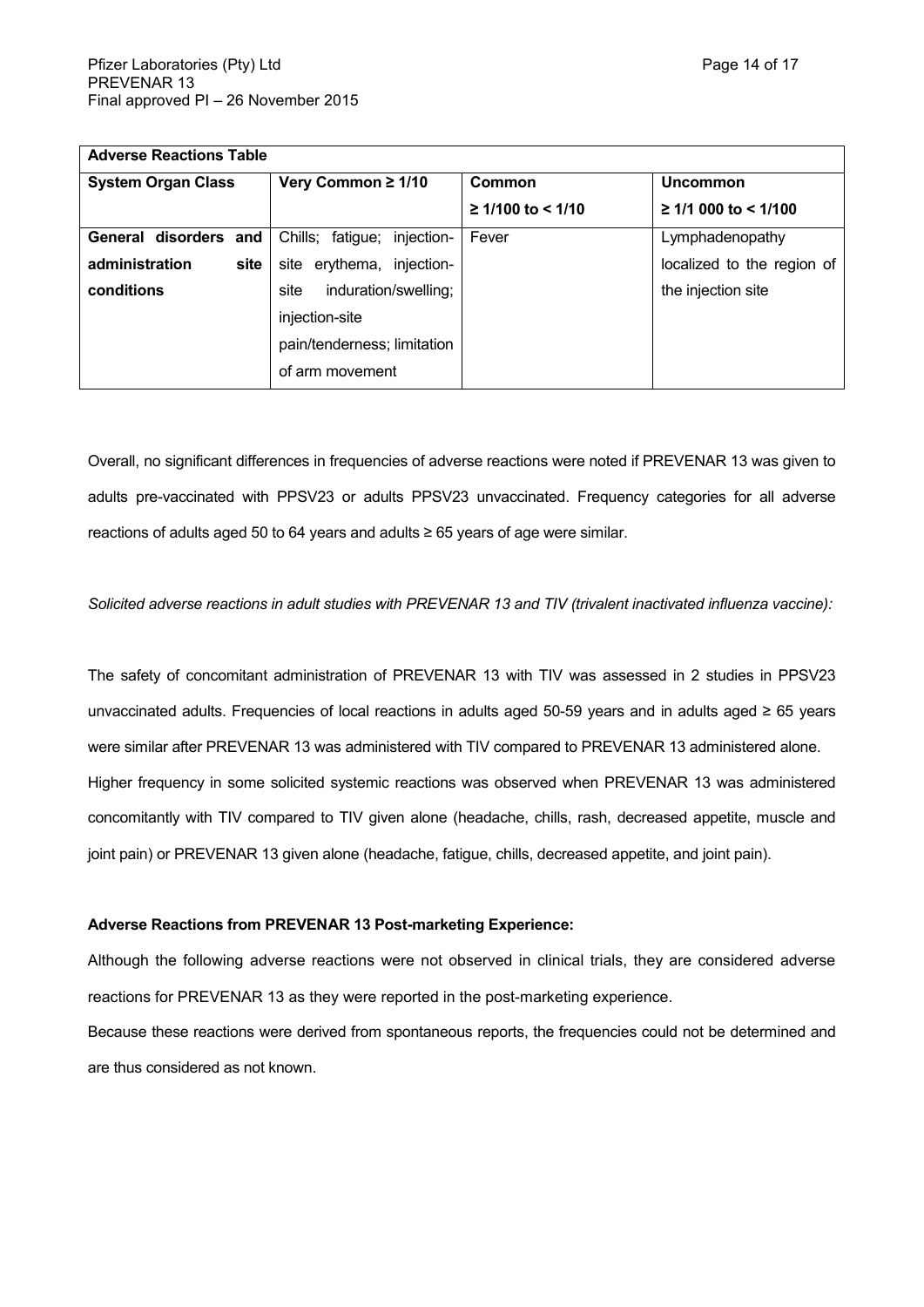| <b>Adverse Reactions Table</b>                       |                                                               |
|------------------------------------------------------|---------------------------------------------------------------|
| <b>System Organ Class</b>                            | Frequency not known (cannot be estimated from                 |
|                                                      | available data)*                                              |
| <b>Blood and Lymphatic System Disorders</b>          | Lymphadenopathy localised to the region of the                |
|                                                      | injection site                                                |
| Immune System Disorders                              | Anaphylactic/anaphylactoid reaction including shock           |
| <b>Skin and Subcutaneous Tissue Disorders</b>        | Angioedema; erythema multiforme                               |
| General Disorders and Administration Site Conditions | Injection-site<br>dermatitis:<br>injection-site<br>urticaria: |
|                                                      | injection-site pruritus                                       |
| * ADR identified post-marketing                      |                                                               |

### **KNOWN SYMPTOMS OF OVERDOSAGE AND PARTICULARS OF TREATMENT:**

Overdose with PREVENAR 13 is unlikely due to its presentation as a pre-filled syringe. However, in infants and children, there have been reports of overdose with PREVENAR 13 defined as subsequent doses administered closer than recommended to the previous dose. In general, adverse events reported with overdose are consistent with those that have been reported with doses given in the recommended schedules of PREVENAR 13.

### **IDENTIFICATION:**

After shaking the vaccine is a white, homogenous suspension.

### **PRESENTATION:**

PREVENAR 13 is presented as a ready-to-use suspension and is supplied as a 0,5 ml transparent glass prefilled syringe.

PREVENAR 13 is available in pack size of 1 and 10, with or without needles and a multipack of 5 packs of 10 transparent 0,5 ml glass pre-filled syringes, with or without needles.

Not all pack sizes may be marketed.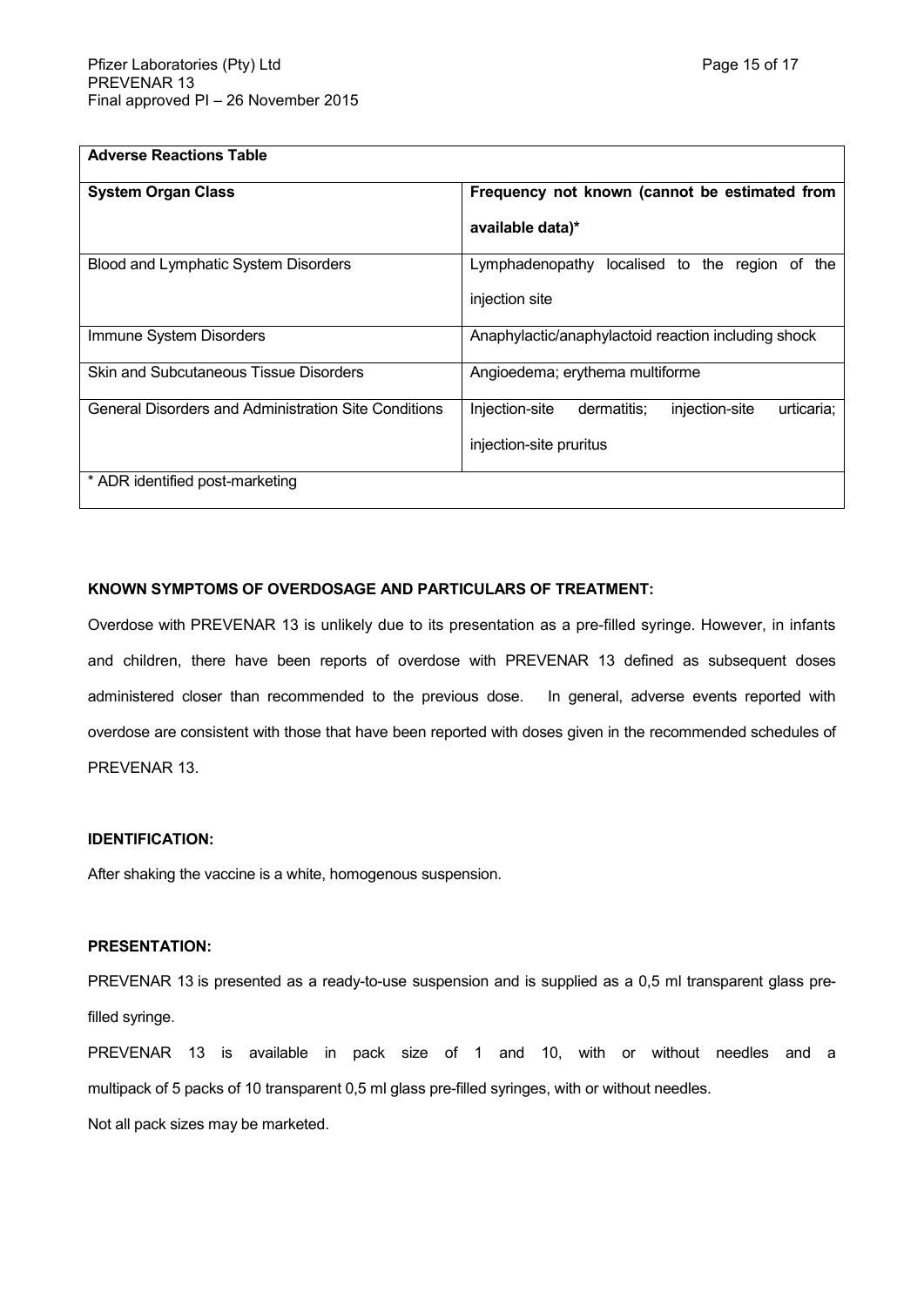### **STORAGE INSTRUCTIONS:**

Store refrigerated at  $2^{\circ}C - 8^{\circ}C$ .

DO NOT FREEZE.

Discard if the vaccine has been frozen.

Keep out of reach of children

Gently shake the vaccine before administration to ensure a uniform suspension of particles.

PREVENAR 13 has been shown to be stable at temperatures of up to 25 °C for 4 days. These data are not recommendations for shipping or storage, but may guide decisions for use in case of temporary temperature excursions.

### **REGISTRATION NUMBER:**

**PREVENAR 13**: 44/30.1/0002

## **NAME AND BUSINESS ADDRESS OF THE HOLDER OF THE CERTIFICATE OF REGISTRATION:**

Pfizer Laboratories (Pty) Ltd.

85 Bute Lane

Sandton

2196

South Africa

# **DATE OF PUBLICATION OF THE PACKAGE INSERT:**

26 November 2015

### **BOTSWANA: S2**

Reg. No.: BOT1101869

# **NAMIBIA:** NS1

Reg. No.: 10/30.1/0365